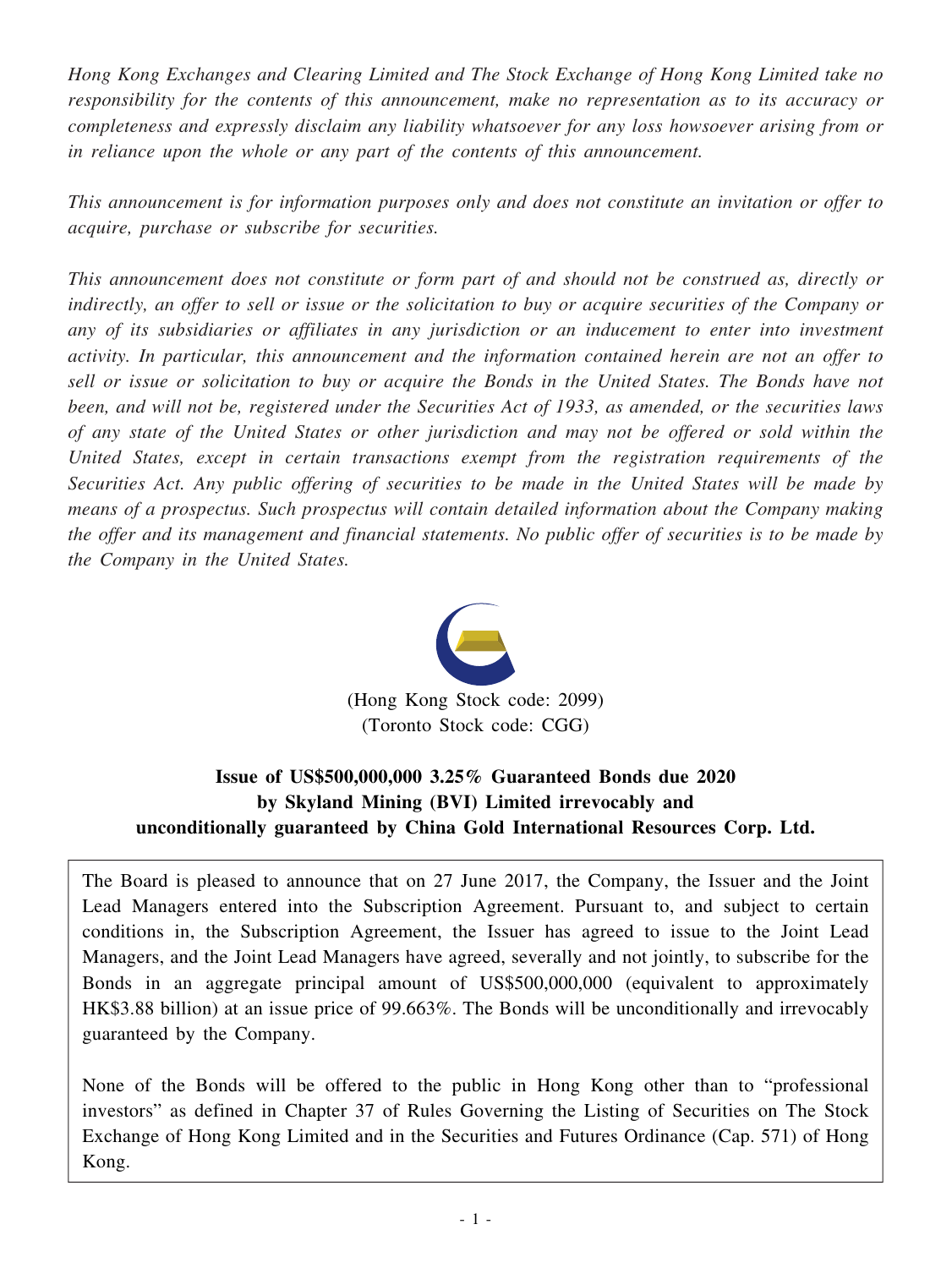**Closing of the Subscription Agreement is subject to the satisfaction and/or waiver of the conditions precedent therein. Please refer to the section headed "Subscription Agreement" below for further information.**

**As the Subscription Agreement may or may not complete, shareholders of the Company and prospective investors are advised to exercise caution when dealing in the securities of the Company.**

Application will be made to the SEHK for the listing of, and permission to deal in, the Bonds by way of debt issues to Professional Investors only and such permission is expected to become effective on or about 7 July 2017. The Bonds and the Guarantee have not been and will not be registered under the Securities Act and may not be offered or sold within the United States except in certain transactions exempt from, or not subject to, the registration requirements of the Securities Act.

### **INTRODUCTION**

The Board is pleased to announce that on 27 June 2017, the Company, the Issuer and the Joint Lead Managers entered into the Subscription Agreement. Pursuant to, and subject to certain conditions in, the Subscription Agreement, the Issuer has agreed to issue to the Joint Lead Managers, and the Joint Lead Managers have agreed, severally and not jointly, to subscribe for the Bonds in an aggregate principal amount of US\$500,000,000 (equivalent to approximately HK\$3.88 billion) at an issue price of 99.663%. The Bonds will be unconditionally and irrevocably guaranteed by the Company.

China International Capital Corporation Hong Kong Securities Limited and Citigroup Global Markets Limited are the joint global coordinators, and CCB International Capital Limited, China International Capital Corporation Hong Kong Securities Limited, Citigroup Global Markets Limited, Industrial Bank Co., Ltd. Hong Kong Branch and Standard Chartered Bank are the joint bookrunners and joint lead managers in respect of the offer and sale of the Bonds.

The Offering Circular to be distributed to prospective investors of the Bonds will contain certain financial and other information relating to the Company.

### **SUBSCRIPTION AGREEMENT**

| Parties: | Issuer:  | Skyland Mining (BVI) Limited                  |
|----------|----------|-----------------------------------------------|
|          | Company: | China Gold International Resources Corp. Ltd. |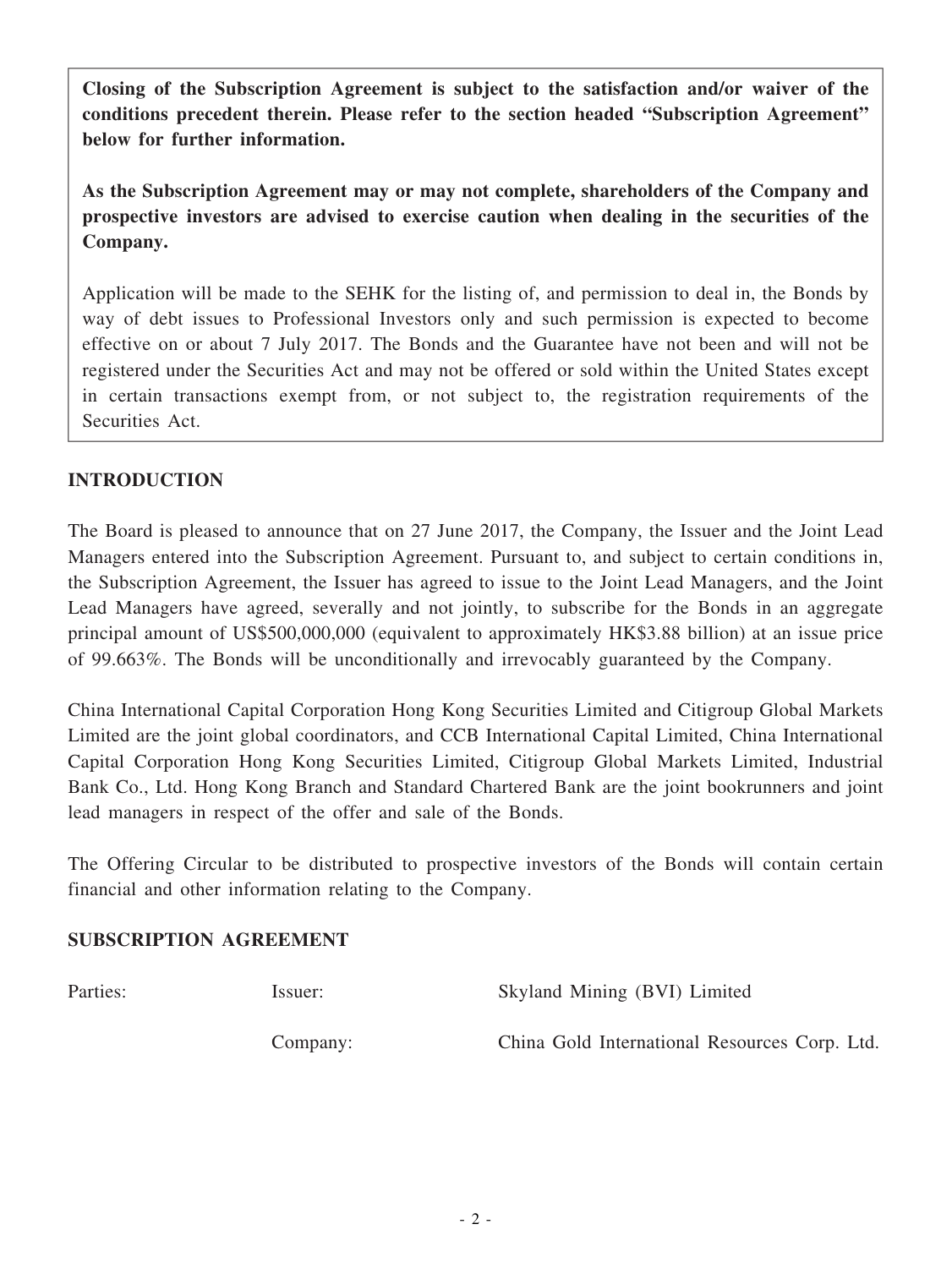| Joint Lead Managers: | China International Capital Corporation Hong |
|----------------------|----------------------------------------------|
|                      | Kong Securities Limited, Citigroup Global    |
|                      | Markets Limited, CCB International Capital   |
|                      | Limited, Industrial Bank Co., Ltd. Hong Kong |
|                      | Branch and Standard Chartered Bank           |

Subscription: The Joint Lead Managers have conditionally agreed, severally and not jointly, to subscribe for the Bonds in an aggregate principal amount of US\$500,000,000 (equivalent to approximately HK\$3.88 billion).

> The Bonds and the Guarantee have not been and will not be registered under the Securities Act and may not be offered or sold within the United States except in certain transactions exempt from, or not subject to, the registration requirements of the Securities Act. The Bonds are being offered and sold outside the United States in compliance with Regulation S under the Securities Act. None of the Bonds will be offered to the public in Hong Kong other than to "professional investors" as defined in Chapter 37 of the Rules Governing the Listing of Securities on The Stock Exchange of Hong Kong Limited and in the Securities and Futures Ordinance (Cap. 571) of Hong Kong.

Conditions precedent: The obligations of the Joint Lead Managers under the Subscription Agreement are conditional upon, among other things, the execution and delivery on or before the Closing Date of certain transaction documents by the respective parties and the Company procuring certain legal opinions, auditors' comfort letters, compliance certificates and other relevant documents to be delivered to the Joint Lead Managers.

> All the conditions may be waived in whole or in part at the discretion of the Joint Lead Managers.

Closing: Subject to all the conditions of the Subscription Agreement being fulfilled or waived by the Joint Lead Managers and the Subscription Agreement not being terminated, including pursuant to force majeure, closing of the issue of the Bonds is expected to take place on the Closing Date.

Stablisation: Stabilisation, if any, will be undertaken in accordance with applicable laws and rules.

**As the Subscription Agreement may or may not complete, shareholders of the Company and prospective investors are advised to exercise caution when dealing in the securities of the Company.**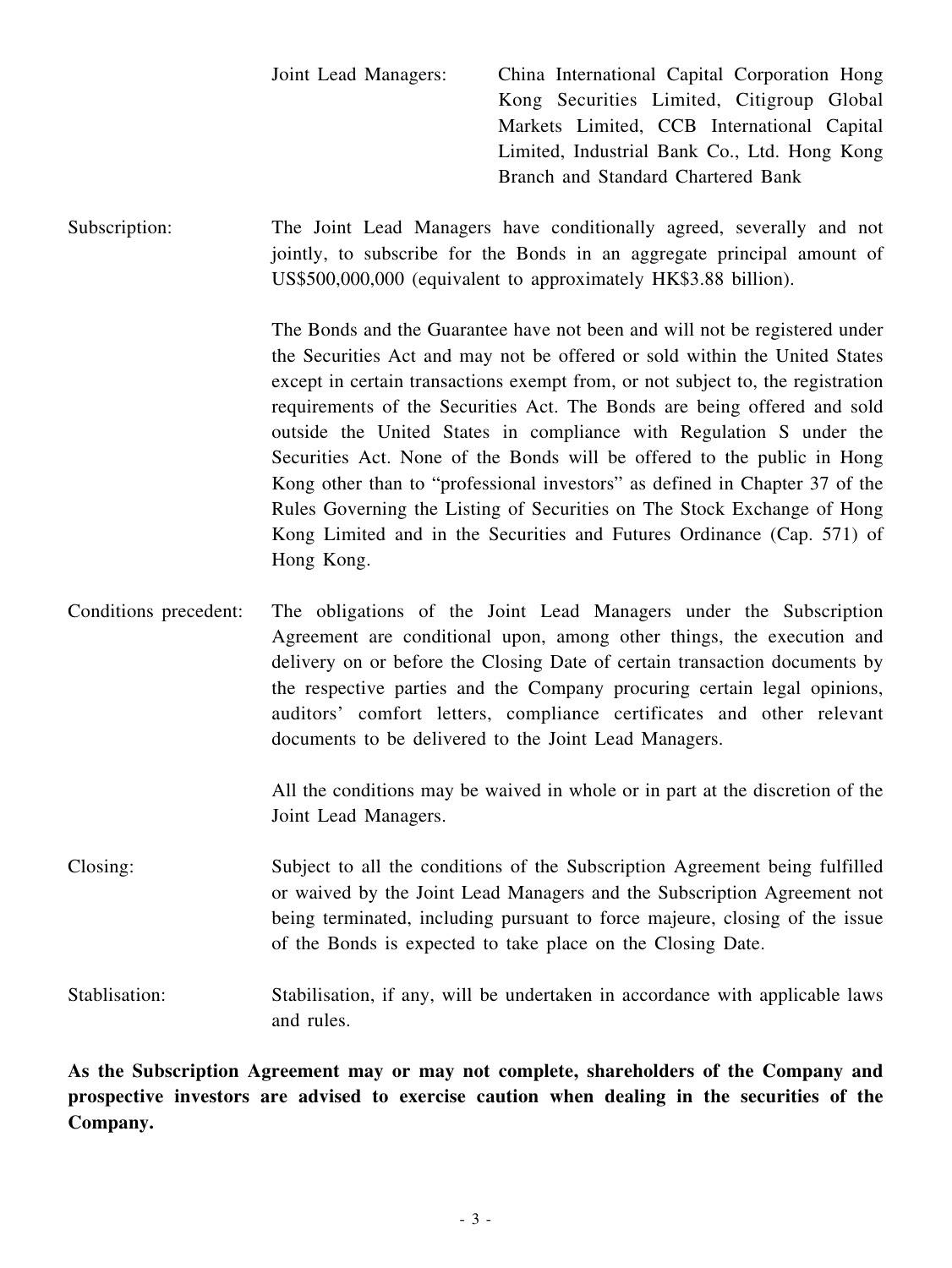# **PRINCIPAL TERMS OF THE BONDS**

The principal terms of the Bonds are summarised as follows:

| Issuer:               | Skyland Mining (BVI) Limited                                                                                                                                                                                                                                                                                                                                                                                                                                  |
|-----------------------|---------------------------------------------------------------------------------------------------------------------------------------------------------------------------------------------------------------------------------------------------------------------------------------------------------------------------------------------------------------------------------------------------------------------------------------------------------------|
| Company:              | China Gold International Resources Corp. Ltd.                                                                                                                                                                                                                                                                                                                                                                                                                 |
| Bonds Offered:        | US\$500,000,000 3.25% Guaranteed Bonds due 2020 to be issued<br>by the Issuer and irrevocably and unconditionally guaranteed by the<br>Company.                                                                                                                                                                                                                                                                                                               |
| Guarantee:            | Payment of all sums from time to time payable in respect of the<br>Bonds is irrevocably and unconditionally guaranteed by the<br>Company.                                                                                                                                                                                                                                                                                                                     |
| <b>Issue Price:</b>   | 99.663%.                                                                                                                                                                                                                                                                                                                                                                                                                                                      |
| <b>Maturity Date:</b> | 6 July 2020.                                                                                                                                                                                                                                                                                                                                                                                                                                                  |
| Interest:             | The Bonds will bear interest from and including the Issue Date at<br>the rate of 3.25% per annum, payable semi-annually in arrear on<br>and in each year.                                                                                                                                                                                                                                                                                                     |
| Issue Date:           | 6 July 2017                                                                                                                                                                                                                                                                                                                                                                                                                                                   |
| Ranking:              | The Guarantee will constitute a direct, unsecured and<br>unsubordinated obligation of the Company which will at all times<br>rank at least pari passu with all other present and future unsecured<br>and unsubordinated obligations of the Company, save for such<br>exceptions as may be provided by applicable laws and the negative<br>pledge set out in the Terms and Conditions.                                                                         |
| Events of Default:    | The Bonds contain certain events of default, including a cross<br>default provision in respect of the Issuer and the Company.                                                                                                                                                                                                                                                                                                                                 |
| Covenants:            | The Issuer and the Company have agreed to certain covenants,<br>including a negative pledge against the creation or having<br>outstanding, any mortgage, charge, lien, pledge or other security<br>interest upon the whole or any part of its present or future<br>undertaking, assets or revenues by the Company and its<br>Subsidiaries (as defined in the Terms and Conditions) (subject to<br>certain exceptions as set out in the Terms and Conditions). |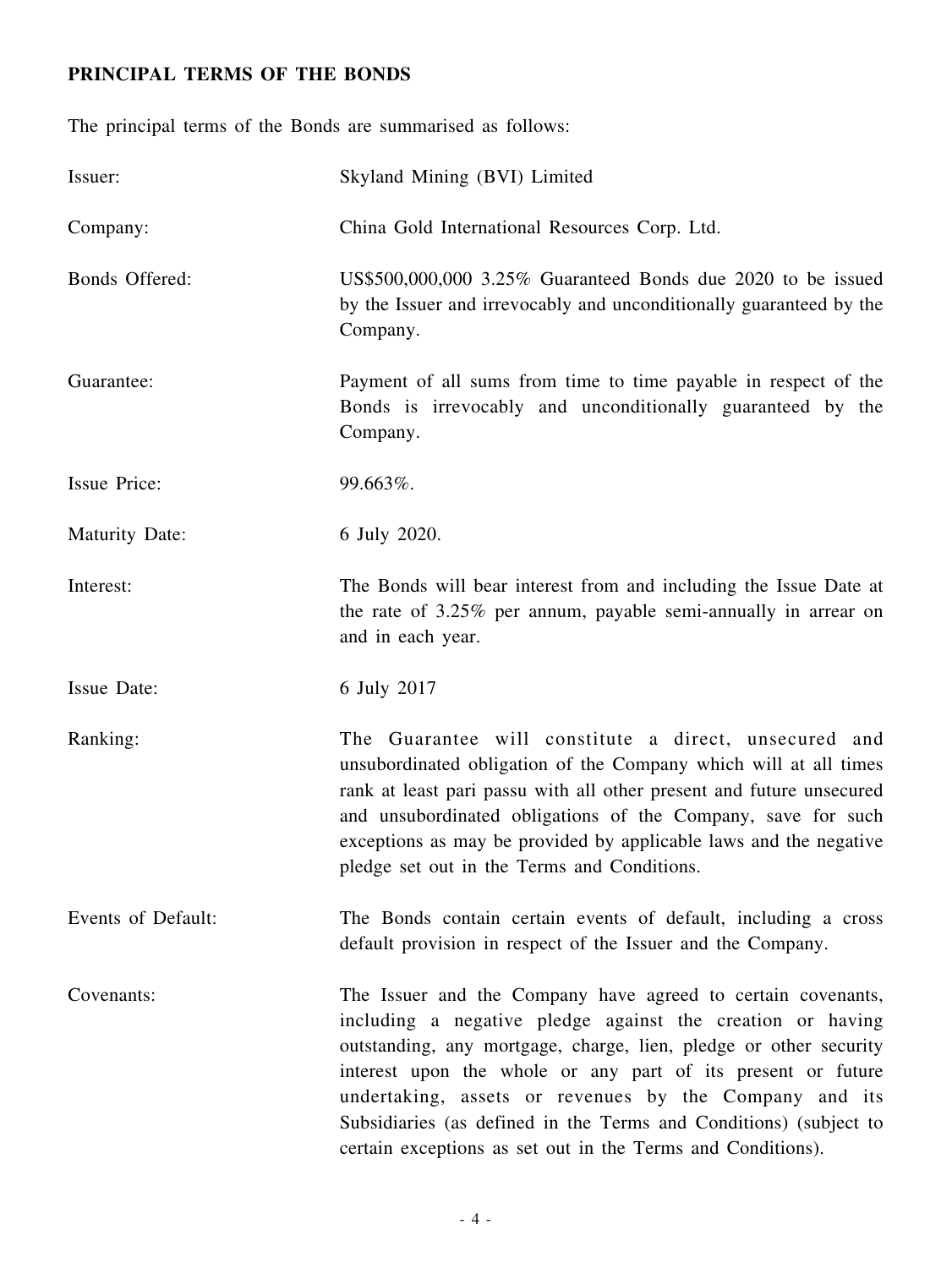| Tax Redemption:    | The Bonds may be redeemed at the option of the Issuer in whole,<br>but not in part, at their principal amount, and accrued and unpaid<br>interest, at any time in the event of certain changes affecting taxes<br>of the British Virgin Islands, Canada or the PRC. |
|--------------------|---------------------------------------------------------------------------------------------------------------------------------------------------------------------------------------------------------------------------------------------------------------------|
| Change of Control: | The Bonds may be redeemed within 30 days following the<br>occurrence of a Change of Control (as defined in the Terms and<br>Conditions), at the option of the bondholders, at $101\%$ of the<br>principal amount thereof, plus accrued and unpaid interest.         |
| Governing Law:     | English Law.                                                                                                                                                                                                                                                        |
| Listing:           | Application will be made to the SEHK for the listing of, and<br>permission to deal in, the Bonds by way of debt issues to<br>professional investors only and such permission is expected to<br>become effective on or about 7 July 2017.                            |

#### **REASON FOR THIS TRANSACTION**

The net proceeds of the offering of the Bonds, after deducting underwriting commissions and other expenses payable by the Issuer and the Company, are estimated to be approximately US\$496.8 million (equivalent to approximately HK\$3.86 billion). The net proceeds will be used for repaying existing indebtedness and working capital and general corporate purpose.

#### **DEFINITIONS**

In this announcement, unless the context otherwise requires, the following capitalized terms shall have the following meanings:

| "Board"        | The board of Directors.                                                                                                                                                                                                                |
|----------------|----------------------------------------------------------------------------------------------------------------------------------------------------------------------------------------------------------------------------------------|
| "Bonds"        | US\$500,000,000 3.25% Guaranteed Bonds due 2020 to be issued<br>by the Issuer and irrevocably and unconditionally guaranteed by the<br>Company.                                                                                        |
| "Closing Date" | 6 July 2017 or such later date, not being later than 10 days after 6<br>July 2017, as the Issuer and the Joint Lead Managers may agree.                                                                                                |
| "Company"      | China Gold International Resources Corp. Ltd., a limited liability<br>company incorporated under the laws of British Columbia, Canada<br>with its Shares listed on both the Hong Kong Stock Exchange and<br>the Toronto Stock Exchange |
| "Director(s)"  | The director(s) of the Company.                                                                                                                                                                                                        |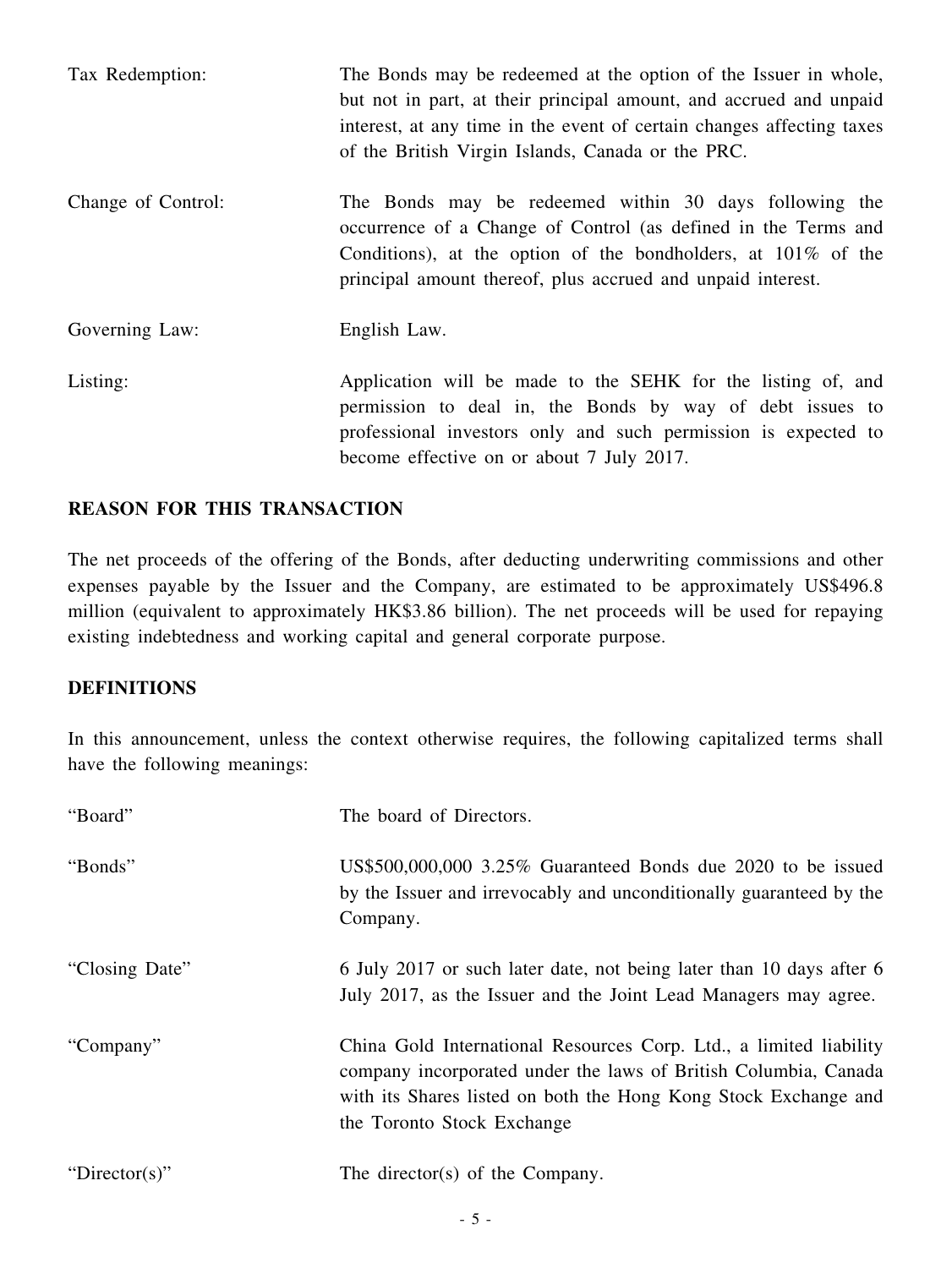| "HK\$"                   | Hong Kong dollar, the lawful currency of Hong Kong.                                                                                                                                                                                            |
|--------------------------|------------------------------------------------------------------------------------------------------------------------------------------------------------------------------------------------------------------------------------------------|
| "Hong Kong"              | The Hong Kong Special Administrative Region of the People's<br>Republic of China.                                                                                                                                                              |
| "Issuer"                 | Skyland Mining (BVI) Limited, a British Virgin Islands business<br>company incorporated with limited liability in the British Virgin<br>Islands under the Business Companies Act (as amended), and a<br>wholly-owned subsidiary of the Company |
| "Joint Lead Managers"    | China International Capital Corporation Hong Kong Securities<br>Limited, Citigroup Global Markets Limited, CCB International<br>Capital Limited, Industrial Bank Co., Ltd. Hong Kong Branch and<br><b>Standard Chartered Bank</b>              |
| "Offering Circular"      | The offering circular dated 27 June 2017 issued by the Issuer in<br>connection with the issue of the Bonds.                                                                                                                                    |
| "PRC"                    | the People's Republic of China excluding, for the purpose of this<br>announcement, Hong Kong, the Macau Special Administrative<br>Region and Taiwan area.                                                                                      |
| "Securities Act"         | United States Securities Act of 1933, as amended.                                                                                                                                                                                              |
| "SEHK"                   | The Stock Exchange of Hong Kong Limited                                                                                                                                                                                                        |
| "Subscription Agreement" | The subscription agreement dated 27 June 2017 between the<br>Company, the Issuer and the Joint Lead Managers relating to the<br>subscription and offering of the Bonds.                                                                        |
| "Terms and Conditions"   | The terms and conditions of the Bonds.                                                                                                                                                                                                         |
| "US\$"                   | United States dollars, the lawful currency of the United States.                                                                                                                                                                               |
|                          | By Order of the Board<br>China Gold International Resources Corp. Ltd.<br>Mr. Xin Song<br>Chairman                                                                                                                                             |

Hong Kong, 28 June 2017

In this announcement, all translations from US\$ into HK\$ have been made at the rate of US\$1.00 to HK\$7.77.